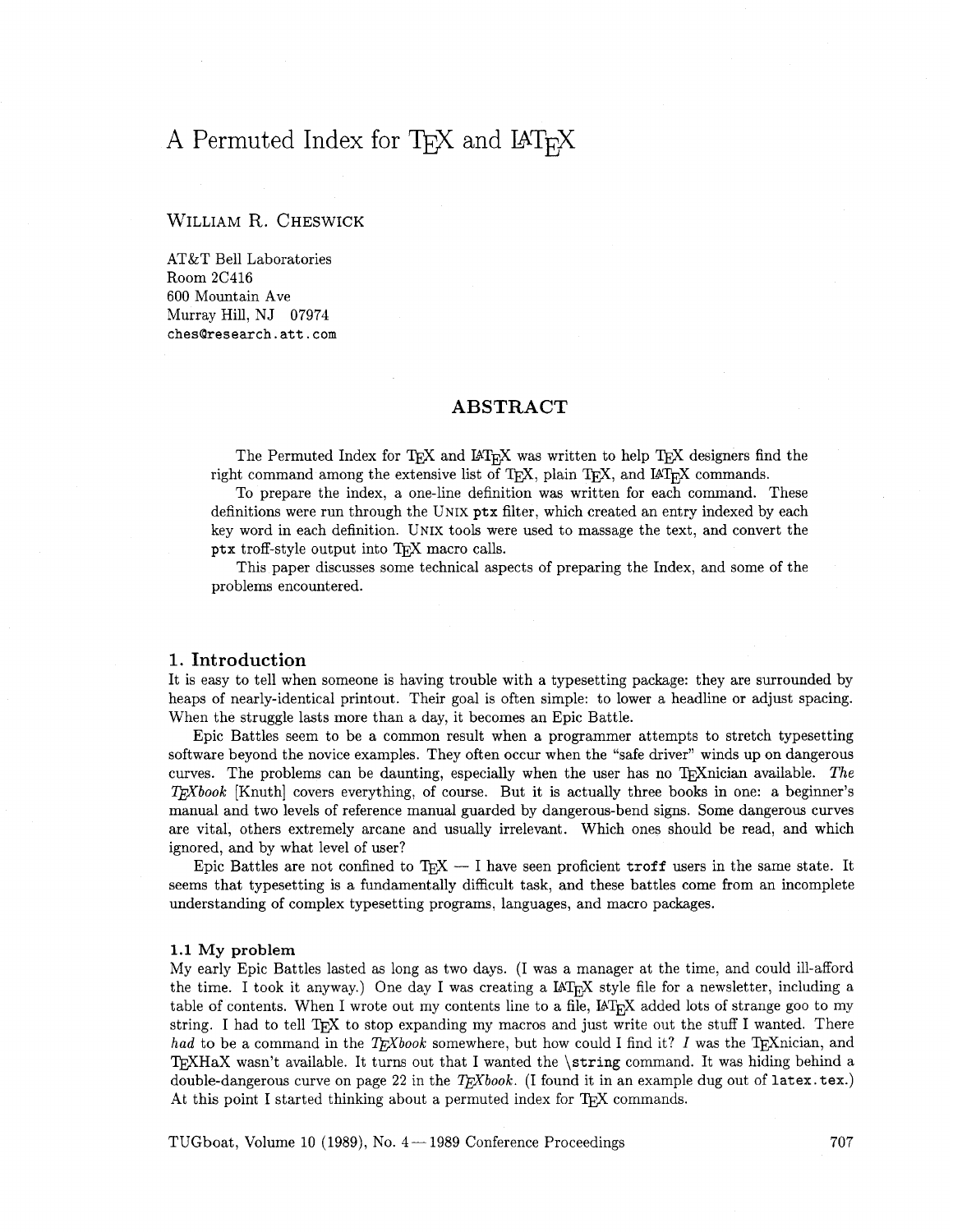## % a silly definition file

frog green amphibian found near water gnat black insect found in the air<br>gnu animal found on land gnu animal found on land<br>toad ereen amphibian foune green amphibian found on land

| gnat— black insect found in the  | air.                                                           | gnat   |
|----------------------------------|----------------------------------------------------------------|--------|
| frog-green                       | amphibian found near water.                                    | $f{r}$ |
| $\text{road}$ green              |                                                                | toad   |
| $gnu$ —                          |                                                                | gnu    |
| gnat                             | black insect found in the air. $\dots \dots \dots \dots \dots$ | gnat   |
|                                  | frog— green amphibian found near water. $\dots$                | frog   |
|                                  | $g$ nat— black insect found in the air.                        | gnat   |
|                                  |                                                                | gnu    |
| $f_{\text{rog}}$                 | green amphibian found near water. $\dots\dots\dots\dots$       | frog   |
| $_{\text{load}-}$                | green amphibian found on land.                                 | toad   |
| $gnat$ black                     | insect found in the air.                                       | gnat   |
| gnu— animal found on             | land.                                                          | gnu    |
| toad— green amphibian found on   | land.                                                          | toad   |
| frog— green amphibian found      | near water.                                                    | frog   |
|                                  | $\text{road}$ green amphibian found on land. $\dots\dots\dots$ | toad   |
| frog— green amphibian found near | water.                                                         | frog   |
|                                  |                                                                |        |

Figure 1: Some sample definitions and a permuted index of their definitions

#### **1.2 A** permuted index

A permuted (or keyword-in-context) index contains an alphabetical listing of each keyword in each command's definition. Figure 1 shows a short, silly example. The UNIX manual [Unix] has a permuted index for locating the correct text filter or command. There wasn't one for TEX, so I decided to write one. I even had a shot at the first definition:

\string: don't mess with the following text I am writing out

# 2. Building the Index

The Permuted Index is generated from a file of definitions. The file is processed by a few UNIX filters I he Permuted Index is generated from a file of definitions. The file is processed by a few UNIX filters to create a file of T<sub>E</sub>X macros. These are read into a L<sup>A</sup>T<sub>E</sub>X file to create the Permuted Index. The to create a file of T<sub>E</sub>X macros. These are read into a  $L^2$ <sub>E</sub>X file to create the Permuted Index. The index consists of three chapters summarizing the commands for T<sub>E</sub>X, plain T<sub>E</sub>X, and  $L^2$ <sub>E</sub>X, and a combined permuted index of all these commands. It is well over one hundred pages long.

#### **2.1** Command definitions

The first chore in creating the Index was to collect a complete list of commands. I had decided to index plain T<sub>E</sub>X and IAT<sub>E</sub>X commands as well as T<sub>E</sub>X. Most of the T<sub>E</sub>X commands came from tex. web. The plain TEX commands were extracted from plain .tex, including a couple of internal commands that I have found useful. Barbara Beeton supplied a list that was a useful cross-check. latex.tex, 1 plain. tex, and 1 fonts. tex supplied the  $IAT_FX$  commands.

It has taken a long time to create and correct the definitions. I have tried to keep the style uniform and the definitions useful. **A** definition should give a fair description of the command's semantics using consistent keywords. For example, commands that manipulate tokens should have the word "token" in the definition. **A** symbol's definition contains the word "symbol", and math mode symbols have "math symbol" in the definition. Wording should be consistent: does \parskip define the "space", the "separation", or the "glue" between paragraphs?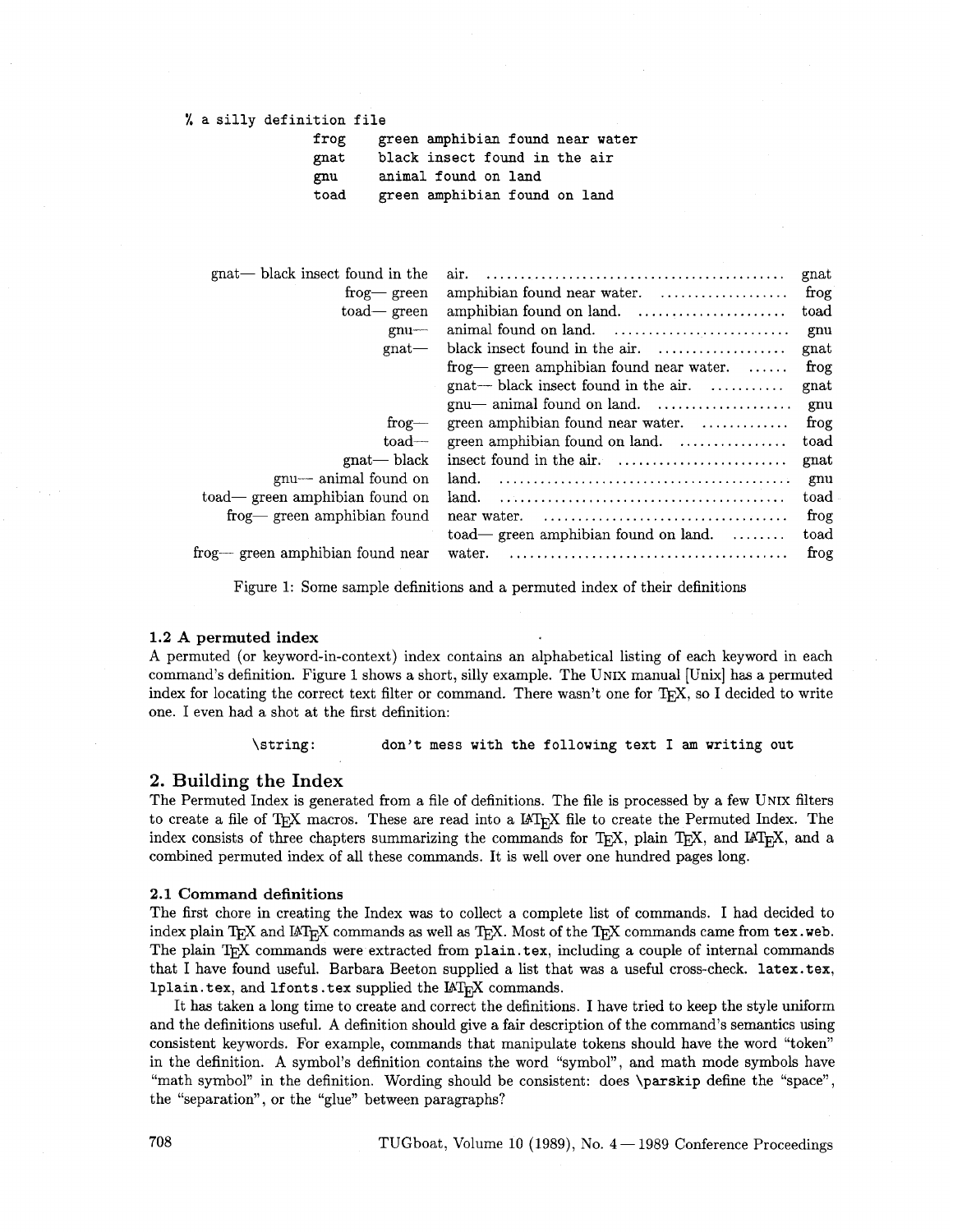frog<sub>----</sub>green amphibian found near water Note: the four underbars signify

$$
s/\^{\mathbb{N}\_\mathbb{N}\_\mathbb{N}}\to s/\^{\Gamma^2}\_3/\^{\Gamma^2}\_3/\^{\mathbb{N}}\_1
$$

a single tab character

**s/\([-** .?!]\)\$/\I./ These are the sed commands that create the macro call.

\com{f rog){green amphibian found near water. **1** 

#### Figure 2: Generation of the command description macros

I battered my copy of the *T<sub>F</sub>Xbook* hunting down definitions, and annoyed several mathematicians about the math symbols. I suspect real T<sub>P</sub>Xperts could improve on some definitions, and novices could suggest keywords that should appear in some definitions.

Most command definitions are easy. For example:

|\time| current time of day

Some are not. Consider  $\exp(1)$   $\exp(1)$   $\exp(1)$   $\exp(1)$   $\exp(1)$   $\exp(1)$   $\exp(1)$   $\exp(1)$   $\exp(1)$   $\exp(1)$   $\exp(1)$   $\exp(1)$   $\exp(1)$   $\exp(1)$   $\exp(1)$   $\exp(1)$   $\exp(1)$   $\exp(1)$   $\exp(1)$   $\exp(1)$   $\exp(1)$   $\exp(1)$   $\exp(1)$   $\exp(1)$   $\exp(1)$ 

T)TJ first reads the token that comes immediately after \expandafter, without expanding it; let's call this token  $t$ . Then  $T_{\text{F}}X$  reads the token that comes after  $t$  (and possibly more tokens, if that token has an argument), replacing it by its expansion. Finally  $T\cancel{p}X$  puts  $t$ back in fiont of that expansion.

My definition:

**1** 

# |\expandafter| expand the token following the next token

It doesn't have to be complete, just enough to guide the careening driver.

Proficient T<sub>F</sub>Xperts (and others) can certainly find definitions that miss the mark. I welcome corrections and suggestions.

#### 2.2 The command definition input files

The definitions for  $I\llap{/}T_FX$ , plain T<sub>E</sub>X, and T<sub>E</sub>X are stored on separate files. The definitions are used in three different ways:

- 1. The filters in Figure **2** generate the com macros in three separate files. These are used in the chapters that summarize the command definitions.
- 2. They are processed by ptx to create the file with the index macro calls.
- 3. Lines beginning with %%%\def are extracted and the %%% is stripped off. These are special definitions that are read directly into the document before the commands and index are read.

Figure **3** demonstrates the processing steps on a very simple command definition file. Notice that a single command definition permutes to five index entries.

Each definition fle has a simple format. There is one line per definition. Each line has a command, followed by a tab character, followed by the definition. Lines beginning with %%%\def are special definitions, described below. Other lines beginning with a  $\%$  are ignored. Figure 4 shows some actual T<sub>E</sub>X definitions.

TUGboat, Volume 10 (1989), No.  $4-1989$  Conference Proceedings  $709$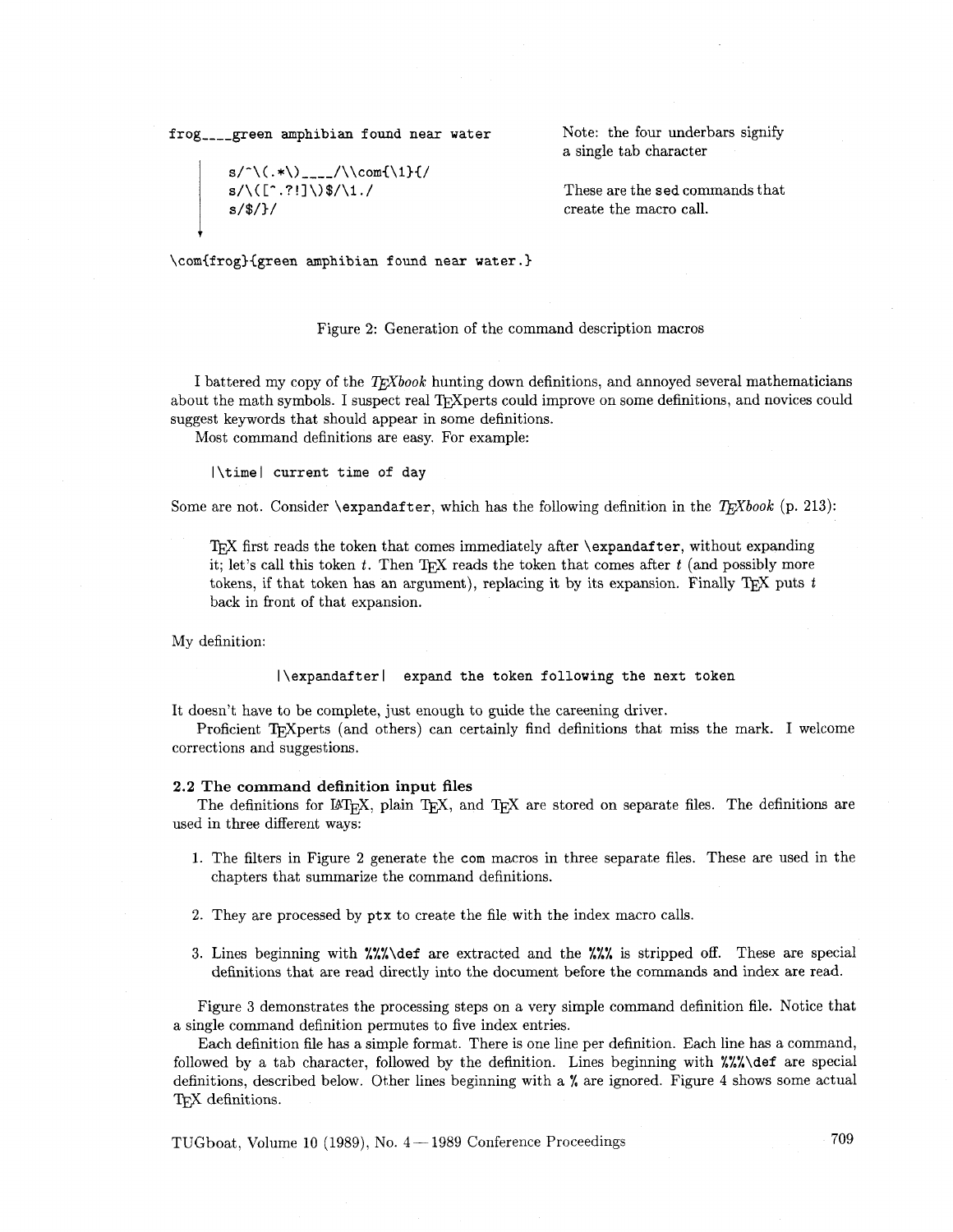% This is a sample input file % Comments and special lines have '%' in column one % Note: four underbar characters stand for a single tab character frog----green amphibian found near water

$$
egrep - v^{-n} \text{``\textdegree\text{``\textdegree\text{``}}}
$$

**t** 

Strip comments and special entries from the file.

frog----green amphibian found near water

| awk | -F" $\begin{bmatrix} - & -1 \\ \text{print} & 1 \end{bmatrix}$ | \n $\begin{array}{c}\n \text{print} & 1 \\ \text{upper} \end{array}$ \n | \n $\begin{array}{c}\n \text{Error} \\  \text{upper} \\  \text{upper} \\  \text{upper} \\  \text{lower} \\  \text{lower} \\  \text{lower} \\  \text{lower} \\  \text{lower} \\  \text{lower} \\  \text{lower} \\  \text{lower} \\  \text{lower} \\  \text{lower} \\  \text{lower} \\  \text{lower} \\  \text{lower} \\  \text{lower} \\  \text{lower} \\  \text{lower} \\  \text{lower} \\  \text{lower} \\  \text{lower} \\  \text{lower} \\  \text{lower} \\  \text{lower} \\  \text{lower} \\  \text{lower} \\  \text{lower} \\  \text{lower} \\  \text{lower} \\  \text{lower} \\  \text{lower} \\  \text{lower} \\  \text{lower} \\  \text{lower} \\  \text{lower} \\  \text{lower} \\  \text{lower} \\  \text{lower} \\  \text{lower} \\  \text{lower} \\  \text{lower} \\  \text{lower} \\  \text{lower} \\  \text{lower} \\  \text{lower} \\  \text{lower} \\  \text{lower} \\  \text{lower} \\  \text{lower} \\  \text{lower} \\  \text{lower} \\  \text{lower} \\  \text{lower} \\  \text{lower} \\  \text{lower} \\  \text{lower} \\  \text{lower} \\  \text{lower} \\  \text{lower} \\  \text{lower} \\  \text{lower} \\  \text{lower} \\  \text{lower} \\  \text{lower} \\  \text{lower} \\  \text{lower} \\  \text{lower} \\  \text{lower} \\  \text{lower} \\  \text{lower} \\  \text{lower} \\  \text{lower} \\  \text{lower} \\  \text{lower} \\  \text{lower} \\  \text{lower} \\  \text{lower} \\  \text{lower} \\  \text{lower} \\  \text{lower} \\  \text{lower} \\  \text{lower} \\  \text{lower} \\  \text{lower} \\  \text{lower} \\  \text{lower} \\  \text{lower} \\  \text{lower} \\  \text{lower} \\  \text{lower} \\  \text{lower} \\  \text{lower} \\  \text{lower} \\  \text{lower} \\  \text{lower} \\  \text{lower} \\  \text{lower} \\  \text{lower} \\  \text{lower} \\  \text{lower} \\  \text{lower} \\  \text{lower} \\  \text{lower} \\  \text{lower} \\  \text{lower} \\  \text{lower} \\  \text{lower} \\$ |
|-----|----------------------------------------------------------------|-------------------------------------------------------------------------|-----------------------------------------------------------------------------------------------------------------------------------------------------------------------------------------------------------------------------------------------------------------------------------------------------------------------------------------------------------------------------------------------------------------------------------------------------------------------------------------------------------------------------------------------------------------------------------------------------------------------------------------------------------------------------------------------------------------------------------------------------------------------------------------------------------------------------------------------------------------------------------------------------------------------------------------------------------------------------------------------------------------------------------------------------------------------------------------------------------------------------------------------------------------------------------------------------------------------------------------------------------------------------------------------------------------------------------------------------------------------------------------------------------------------------------------------------------------------------------------------------------------------------------------------------------------------------------------------------------------------------------------------------------------------------------------------------------------------------------------------------------------------------------------------------------------------------------------------------------------------------------------------------------------------------------------------------|
|-----|----------------------------------------------------------------|-------------------------------------------------------------------------|-----------------------------------------------------------------------------------------------------------------------------------------------------------------------------------------------------------------------------------------------------------------------------------------------------------------------------------------------------------------------------------------------------------------------------------------------------------------------------------------------------------------------------------------------------------------------------------------------------------------------------------------------------------------------------------------------------------------------------------------------------------------------------------------------------------------------------------------------------------------------------------------------------------------------------------------------------------------------------------------------------------------------------------------------------------------------------------------------------------------------------------------------------------------------------------------------------------------------------------------------------------------------------------------------------------------------------------------------------------------------------------------------------------------------------------------------------------------------------------------------------------------------------------------------------------------------------------------------------------------------------------------------------------------------------------------------------------------------------------------------------------------------------------------------------------------------------------------------------------------------------------------------------------------------------------------------------|

Format for the ptx -r option.  $\tt type is set to "P" in this example.$ 

frog{P)----frog--- green amphibian found near water

$$
\texttt{sed 's}/\backslash(\texttt{['.!?]}\backslash)\texttt{\$}/\backslash1./'
$$

Suffix period if no punctuation present.

frog{P}<sub>----</sub>frog--- green amphibian found near water.

1 ptx **-r** -f -t -w 200 -i eign

```
..xx "" "frog--- green" "amphibian found near water." "" frog{P}
..xx "" "" "frog--- green amphibian found near water." "" frog{P}
..xx "" "frog---" "green amphibian found near water." "" frog{P}
..xx "" "frog--- green amphibian found" "near water." "" frog{P}
..xx "" "frog--- green amphibian found near" "water." "" frog{P}
```

|                                                                                                                                  | sed 's: ^\.xx "\([^"]*\)" "\([^"]*\)" \ |  |
|----------------------------------------------------------------------------------------------------------------------------------|-----------------------------------------|--|
|                                                                                                                                  | "\([^"]*\)" "\([^"]*\)" \               |  |
| $\setminus (\lceil \cdot \{ \cdot \} \cdot \rangle, \setminus \setminus (\lceil \cdot \cdot \rceil + \setminus \setminus \} \$ : |                                         |  |
|                                                                                                                                  | $\{\2\}({\3}({\5})({\6}):$              |  |

Convert from troff to TFX-style macros. Discard unused macro<br>parameters. (The actual com- $\,$  mand is on a single line. It is broken up here to accommodate **<sup>t</sup>**this annotation.)

```
\ptx{frog--- green}{amphibian found near water.}{frog}{P}
\ptx{}{frog--- green amphibian found near water.}{frog}{P}
\ptx{frog---}{green amphibian found near water.}{frog}{P}
\ptx{frog--- green amphibian found}{near water.}{frog}{P}
\ptx{frog--- green amphibian found near}{water.}{frog}{P}
```
Figure **3:** Sample processing of a command file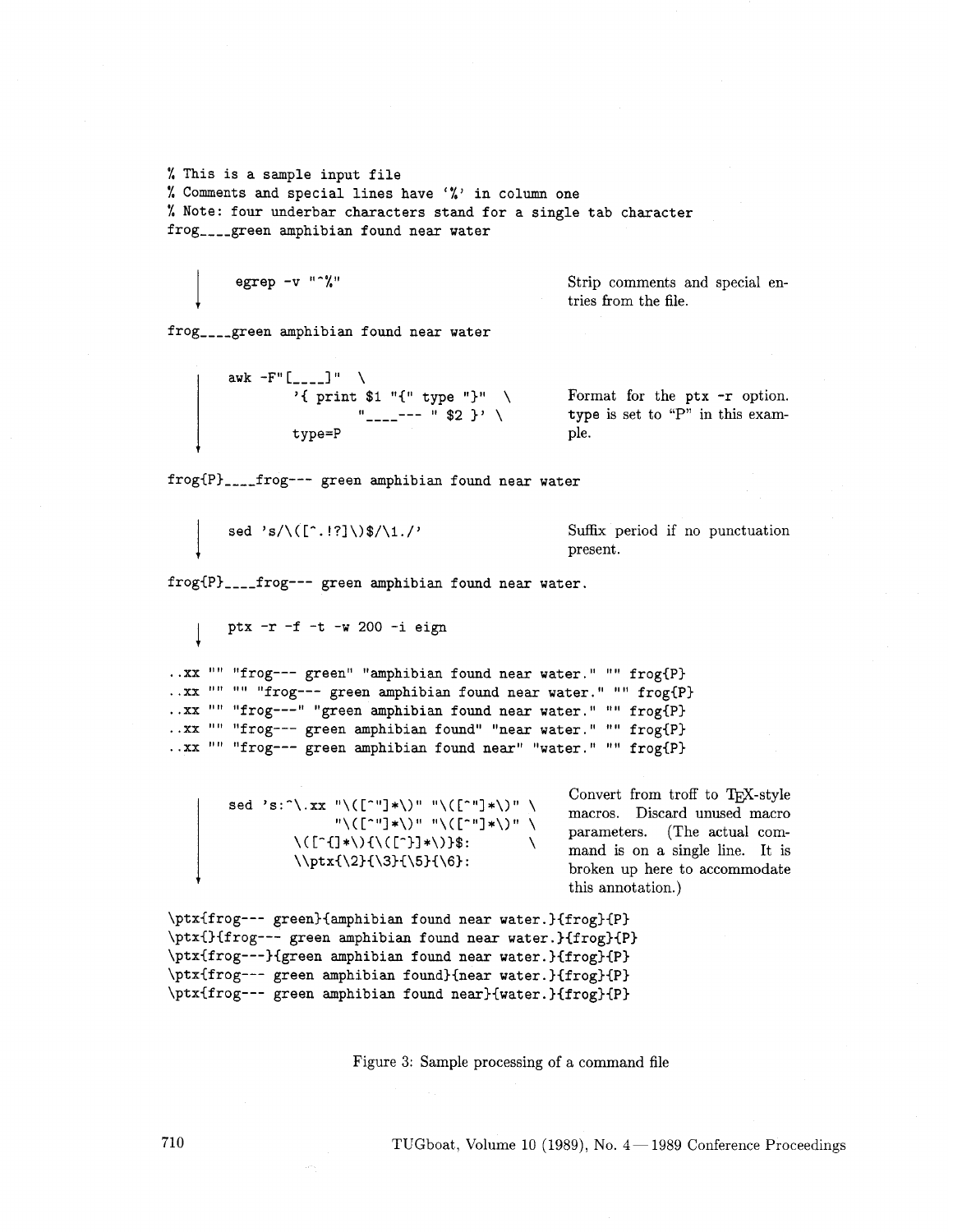```
!\-I discretionary hyphen 
1\/1 italic correction 
%%%\def\showspace{{\tt\char'\ }}
+showspace+ space character 
I\above 1 fraction with rule thickness 
I\abovedisplayshortskip I extra glue above displays following short lines 
I\abovedisplayskipI extra glue above displays 
I\abovewithdelims) fraction with specified rule and delimiters 
I\accent 1 put an accent over the next character
```
Figure 4: Sample command definition input file

#### **2.3 Editing the Index**

The machine-generated permuted index in the UNIX manual was extensively hand-edited. Knuth said in the T<sub>E</sub>Xbook that he prefers hand-editing of index entries. But I expect to make many revisions to the command definition file, and hand edits to my **ptx** output would be lost. I must make do with automated editing. There are a few things that help.

For one thing, not all words in a definition are useful keywords. By default, **ptx** consults a file named **eign** for a list of uninteresting words. The default file was not useful, since it included words like "left" and "right", which are certainly important keywords for the Index. So in the end, I built a list based on the original file and careful examination of the Index.

I built a script to locate pairs of adjacent lines that define the same command. In such cases, something is usually wrong: perhaps a command is defined twice, or something is amiss in the definition.

Finally, there is a filter to remove lines that are sorted in a non-obvious way. **Ptx** sorts on the ASCII character set, but it isn't obvious to a human where entries like % should appear. Also, actual command names tended to clutter the listing. Here are some entries that were rejected:

| \above—fraction with rule thickness.  \above |  |
|----------------------------------------------|--|
|                                              |  |
|                                              |  |

I can print a full list the rejected entries to make sure nothing important is ignored.

#### 2.4 **Macros**

The **\ptx** macro formats each definition. It used to be fairly complex when I tried to wrap long definitions around on a line. The problem led me deep into  $T_F X$ 's paragraph-formatting algorithm, a wonderful but dangerous territory. After an Epic Battle, I gave up. A fairly simple version of the macro now truncates definitions.

Since the Index has to display the name of every T<sub>E</sub>X command within a line of text, it needs a good embedded verbatim environment. I took the macro from the  $T_{F}Xbook$ 's manmac .tex that uses pairs of vertical bars to delimit verbatim text. It works fine in straight text, but fails in some cases when used in an argument to a macro. Since all definitions in the Index are formatted by macros, this was quite a problem. The failure stems from the argument processing: T<sub>E</sub>X pre-scans the arguments with varying attention to the text's meaning. The LAT<sub>E</sub>X \verb command demonstrates the problem in Figure **5.** 

The fist **\mac** call works. The second and third die from unmatched curly braces. The fourth doesn't work because IAT<sub>E</sub>X's **\verb** is not defined with **\long.** I am not sure why the fifth call fails. It appears to be trying to process the **\newif** command. (Other **\newxxx** definitions fail **as** well.) Also, a few commands caused problems with my filters: double quotes would confuse the patterns that match the troff macro fields; commands containing a blank would cause unwanted permutations by **ptx.** 

It took an Epic Battle to convince me that I couldn't figure out a solution to the parameter

TUGboat, Volume 10 (1989), No.  $4-1989$  Conference Proceedings  $711$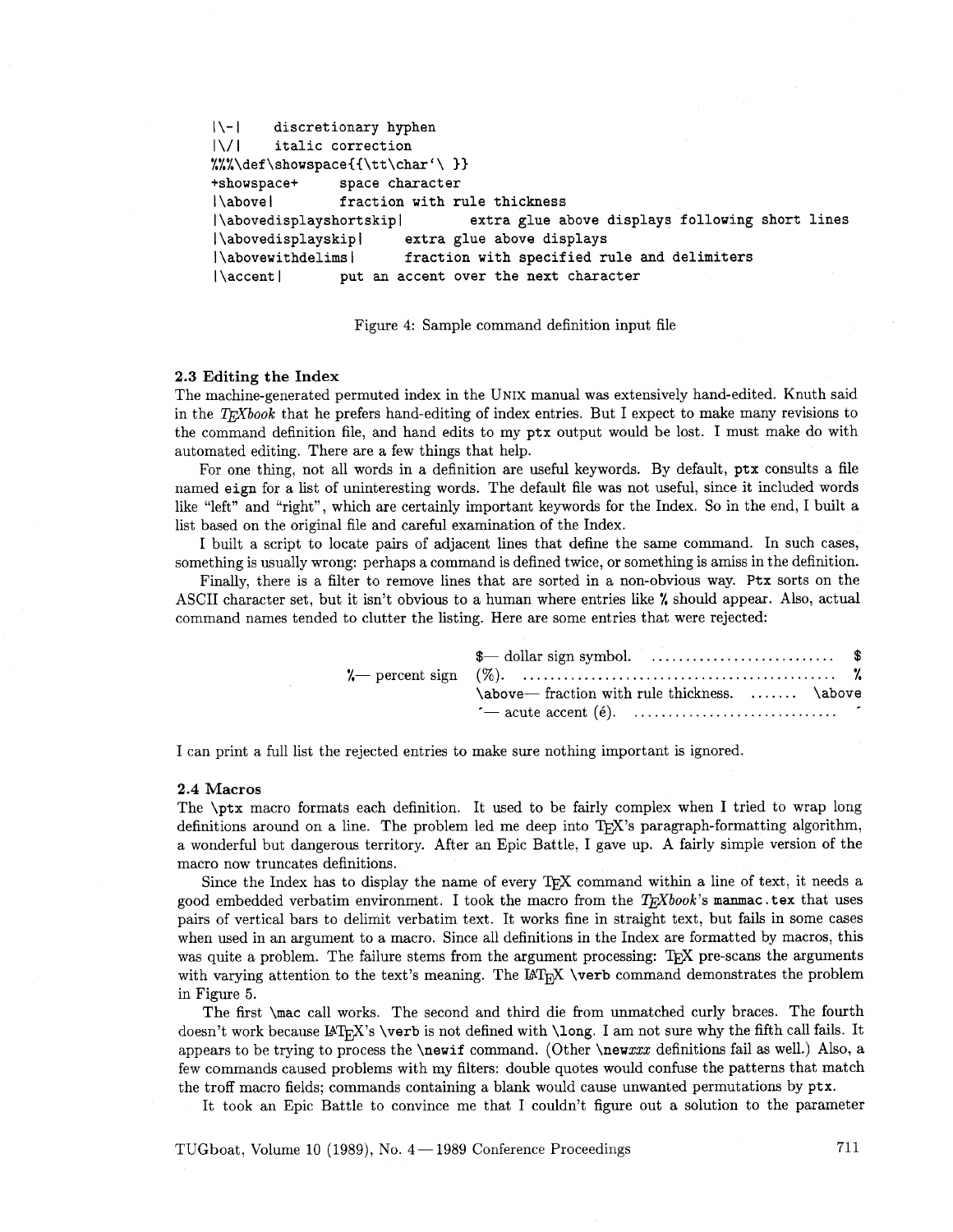```
\long\def\mac#lC 
        \begin{flushleft}
                 #I 
        \endiflushleft33 
\macCThis is a test of string: \verbl\stringl)
```

```
\mac{This is a test of string: \verbi}}}
\mac{This is a test of string: \verb|{|}
\mac(This is a test of par: \verbl\parl) 
\mac(This is a test of newif: \verbl\newifl)
```
Figure 5: Attempted verbatim in a macro call

problem using verbatim. I now use pairs of plus signs to delimit the names of macro calls that display the offending commands.

# 3. Results

The Permuted Index has been well-received. It clearly meets a need for many TFX users. I found that it was useful in its own preparation, a good sign.

The **\string** command now has the following definition in the Index:

**I\stringl expand a control sequence into character tokens** 

This is a reasonably accurate definition. Would it have helped me three years ago? I am not sure. Does a precise definition help the user find the command? Or should some commands be less precise but contain more familiar words to aid the novice.

Constructing the Index has taken far more work than I expected. Even so, further work is needed on several problems:

1. Better definitions are needed for some commands, especially those with difficult semantics.

- 2. I'd like to improve definitions for the novice.
- **3.** I'd still like to solve the problems of line wrap in the index.
- 4. Foreign language versions could be useful. Also, other macro packages could be included.

## 4. Update

The Conference attendees made a number of useful suggestions. First, I am indebted to a number of people for improved definitions, especially Barbara Beeton and John Hobby. Here are a few suggestions that I will try to adopt in the next release of the Index:

- 1. The command names will be included in the Index, as well as listed separately as they are now.
- 2. The separate list of command names should be hidden in the back of the index: they are not as useful as I thought.
- **3.** Several simple keywords, like 'page' and 'paragraph', don't yield as many entries as they should.
- 4. Simpler words are probably preferable to more accurate ones. For example, 'space' should probably be used where 'glue' is more precise.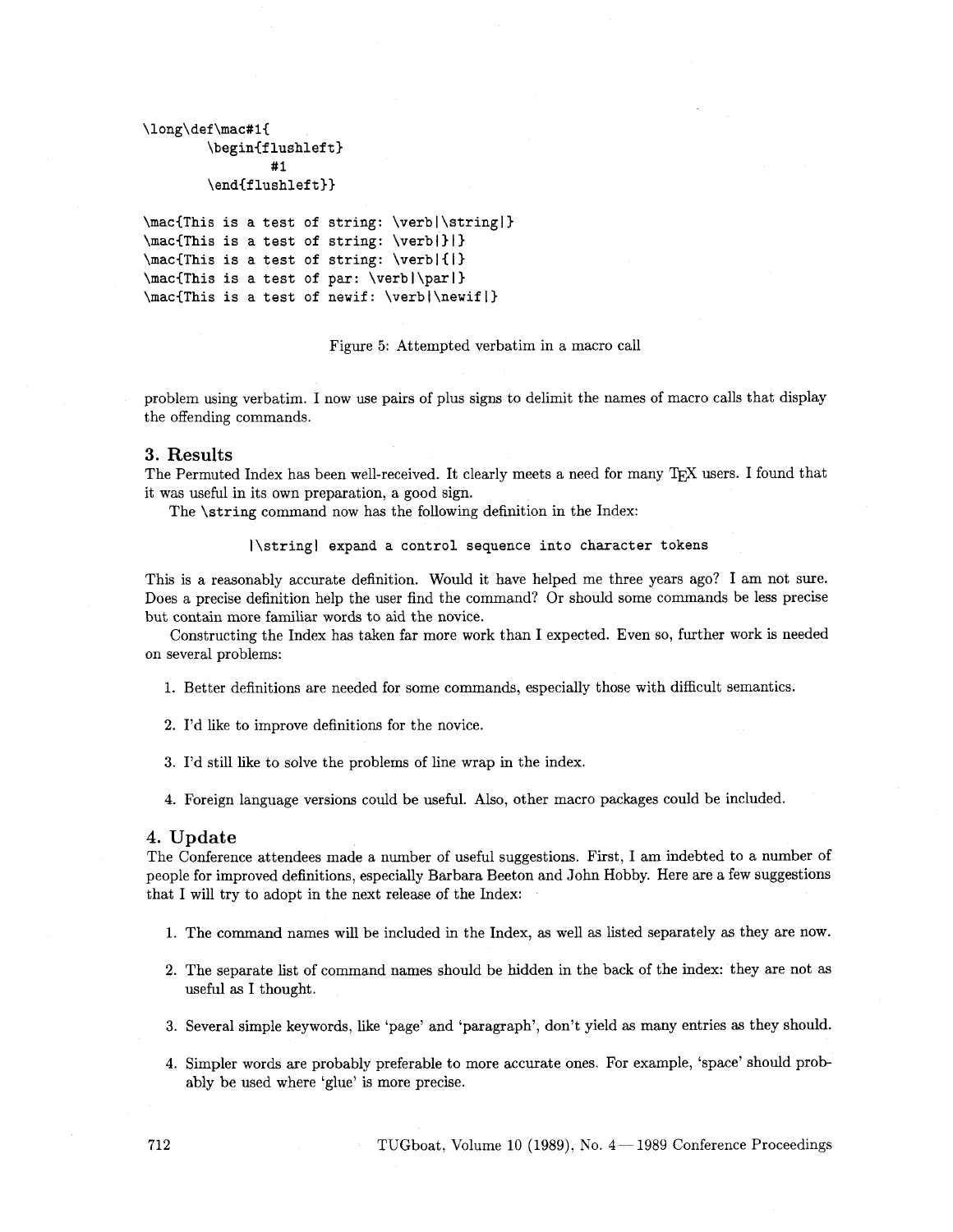# **5. Availability**

The Permuted Index is available as Computer Science Technical Report 145 from Computer Science Research at Bell Laboratories. Send inquiries to neera@research.att.com or

Neera Kuckreja Room 2C551 AT&T Bell Laboratories 600 Mountain Ave Murray Hill, NJ 07974

After some review and revision it will be published in the  $T<sub>F</sub>X<sub>n</sub>iques$  series, which will be available from the TEX User's Group.

At present, the source code is not available. For now, I would like to have some idea of the actual number of copies in use. I will consider special requests for the source for foreign language and other macro package versions.

# **Bibliography**

Knuth, Donald E. The TEXbook. Reading, Mass.: Addison-Wesley, 1984. UNIX Time-Sharing System Programmer's Manual, Vol. 1. 10th ed. 1989.